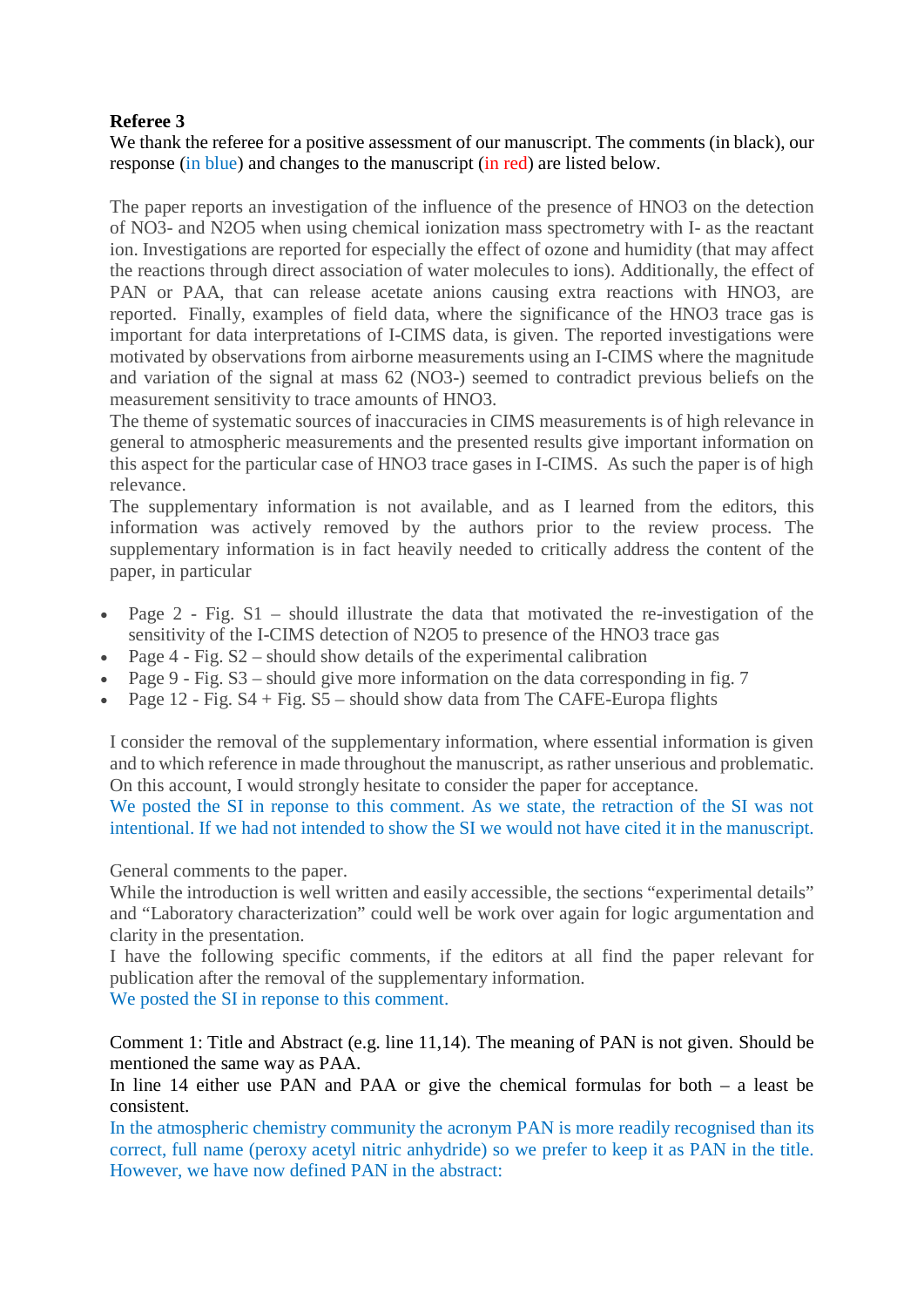....in the presence of peroxy acetyl nitric anhydride (PAN) or peroxyacetic acid (PAA).... and subsequently refer to the acronyms....

The loss of  $CH<sub>3</sub>CO<sub>2</sub>$  via conversion to  $NO<sub>3</sub>$  in the presence of  $HNO<sub>3</sub>$  may represent a significant bias in I-CIMS measurements of PAN and PAA in which continuous cailibration (e.g. via addition of isotopically labelled PAN) is not carried out.

Comment 2: Page 2, Line 34-45 – several references to literature is missing . The statement "In very well known series of reactions …" must be backed up with a reference where one can find the reaction rate constants for these reactions.

We now list two citations:

In a very well-known series of reactions (Lightfoot et al., 1992; Atkinson et al., 2004), NO is oxidised (R1, R2) by reaction with  $O_3$  or peroxyl radicals (RO<sub>2</sub>) to  $NO_2$ 

The statement on the "non-gas loss process" should also be backed by references We now write:

Both  $HNO<sub>3</sub>$  and  $N<sub>2</sub>O<sub>5</sub>$  have important, non-gas-phase loss processes (Crowley et al., 2010) such as uptake to particles and other surfaces.

The statement on rapid photolysis of NO3 should also be quantified with a reference and an actual number for the photolysis rate.

It is not possible to quote a single number for a photlysis rate without defining the solar zenith angle and cloud-cover. We prefer to state its approximate daytime lifetime and provide a citation.

The chain of reactions to form  $N_2O_5$  is broken during the day as  $NO_3$  is generally photolysed within a few seconds (Wayne et al., 1991)...

Comment 3: Page 3, line 81. I believe a rate of 380 s-1 would correspond to  $\sim$ 3 ms rather than  $\sim$ 2 ms as stated, or simply state 2.63 ms to keep the number of significant digits ?. I am also missing the reference that tells where the stated reaction rates comes from, i.e, where do the numbers  $380 s^2$ -1 and  $1940 s^2$ -1 come from.

As we quote only approximate temperatures, we prefer not to give an accurate lifetime w.r.t. thermal decomposition. We now provide citations and write:

At this inlet temperature and pressure, the lifetime of PAN with respect to thermal decomposition  $\langle 3 \rangle$  ms (IUPAC, 2021). For N<sub>2</sub>O<sub>5</sub>, the lifetime with respect to its thermal dissociation to  $NO_2$  and  $NO_3$  is ~0.5 ms (IUPAC, 2021)).

To appreciate the importance of these timescales, the authors should also specify the transport time of the various ions though the instruments sectors. I realize that some of this information can (partly) be reconstructed from the description of pages 6-7, but it should be clearly stated in this place, which would also ease the reading of the pages 6-7 a lot.

As this point of the manuscript we are dealing with the likelyhood that PAN and  $N_2O_5$  are thermally decomposed in the heated inlet. The residence time for PAN and  $N_2O_5$  in the heated inlet is already stated on the preceding line of text. Adding text about resdience times in the IMR is not appropriate here.

Comment 4: page 3, line 86. Give reference to the origin of the stated reaction rate constants. A citation (to IUPAC) has been added:

As NO reacts more rapidly with NO<sub>3</sub> than with CH<sub>3</sub>C(O)O<sub>2</sub> at 170 °C ( $k_{\text{NO+NO3}} = 2.3 \times 10^{-11}$ ) cm<sup>3</sup> molecule<sup>-1</sup> s<sup>-1</sup>,  $k_{\text{NO+CH3C(O)O2}} = 1.4 \times 10^{-11} \text{ cm}^3 \text{ molecule}^{-1} \text{ s}^{-1}$  (IUPAC, 2021))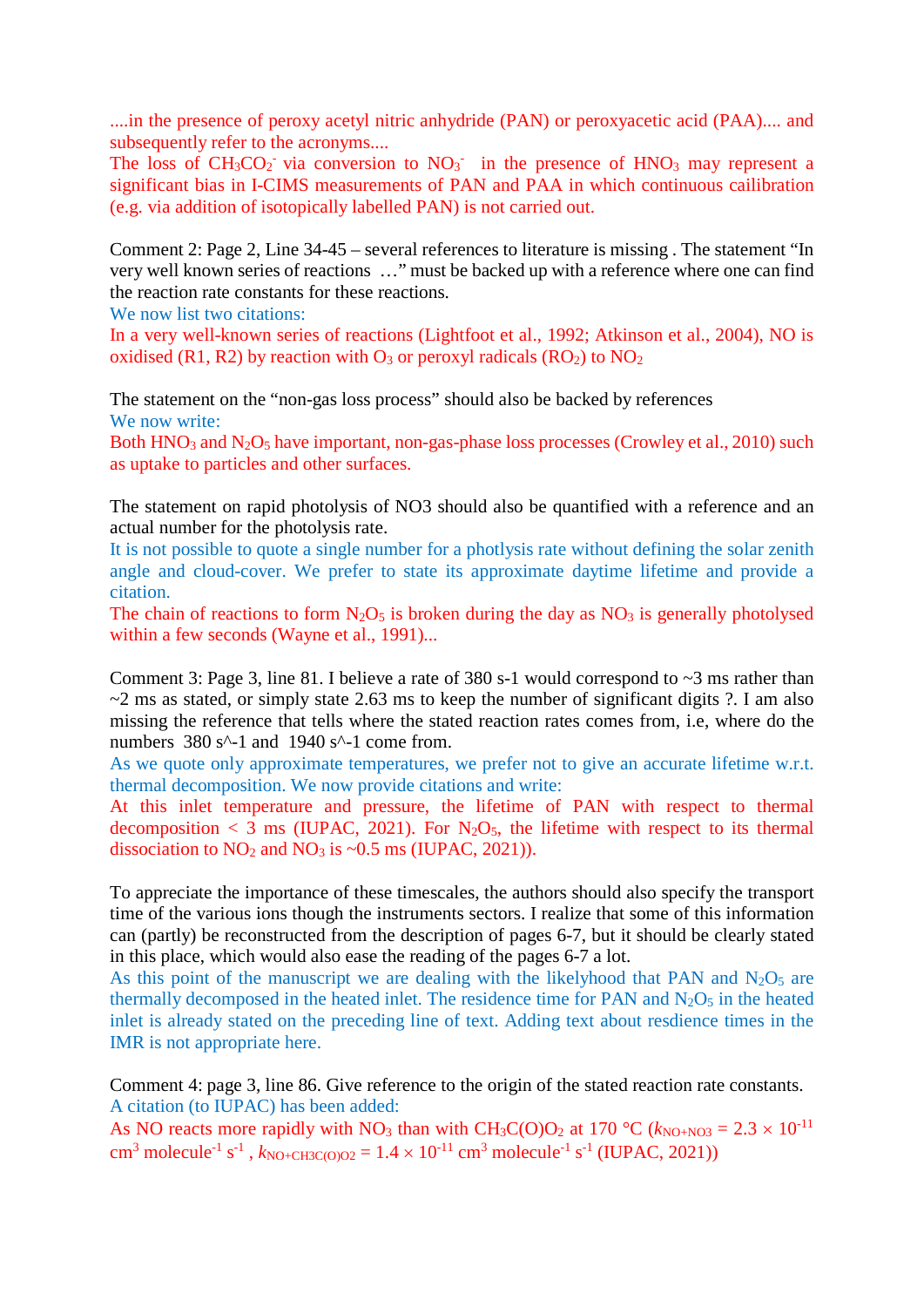What was the actual concentration of added NO ?

The concentration of NO is now listed:

....we periodically add NO ( $\sim 5 \times 10^{12}$  molecule cm<sup>-3</sup>) to the inlet to remove CH<sub>3</sub>C(O)O<sub>2</sub> and thus eliminate sensitivity to PAN.

Comment 5: page 5, line 133. To appreciate that it is correct to normalize all signals to the primary ions signal, the reader need to be assured that the intensity of this peak (mass 127) is not affected (i.e. only marginally) by the reactions taking place. The authors needs to quantify this more precisely. I am in particular puzzled, since the [I(H2O)]/[I] ratio changes dramatically (approximately a factor of 7 (stated as 6, line 116)), so a least humidity most be important here The loss of intensity at  $m/z$  127 is because water is present a much larger concentrations (percent in the boundary layer) than the trace-gases we try to detect (usually in the ppb range or lower). This is why the normalised signals are further corrected for relative humidity, as we describe. This is standard practice. We extend and clarify this:

Throughout the paper, when presenting raw data, we generally normalise the I-CIMS signal by dividing by the primary ion signal at *m/z* 127. This is standard practise and corrects for drifts in the CH3I flow which may occur over several hours after the instrument was switched from standby mode to operational mode. It also accounts for longer term drifts caused by the weakening activity of the <sup>210</sup>Po source over the duration of a measurement campaign (months) or since the last calibration and for loss of detector sensitivity over similar time periods. We show later, that when adding large concentrations of reactants that significantly deplete the primary ion signal at *m/z* 127 this procedure may lead to bias is some measurements. For this reason, when detecting HNO<sub>3</sub> at  $m/z$  190, we normalise to an interpolated signal at  $m/z$  127 that was measured when the air was scrubbed.

We have also added a new Figure  $(8)$  and text (new section 3.2) related to the loss of I- (and thus sensitivity to HNO<sub>3</sub>) at  $m/z$  190 when adding large concentrations of O<sub>3</sub> to the IMR.

**Comment 6: page 5, line 133-135**. Could you expand on the explanation why reaction R6 (association of water to I-) is affected by the concentration of O3. This may be true in some indirect way, but to understand that, it really requires a more explicit explanation at this place in the paper.

Our apologies: The reference should have been to R7 and not to R6. We now write:

The weak signal in the absence of  $O_3$  (blue data points) confirms the conclusions of previous studies that derive a low rate coefficient for reaction (R7)

Comment 7: page 5, line 146. The statement "This could be confirmed … m/z 62" seems to reflect an action that the authors speculate could prove their point that the first mentioned explanation for the sensitivity to O3 is not likely. Is this speculation or did you really do the suggested measurement ? It would be good to see the suggested evidence. (A figure in the missing supplementary information would be fine)

We use "could" not in the sense of "might have been able to" but as the past tense of "can" i.e. "were able to". To remove any ambiguity we now write: This was confirmed by adding NO......

Comment 8: page 5, R10. On the right hand side, IO2- should be IO3- Correction made

Comment 9: page 6-7 - discussion of the observed intensities of IOx-.